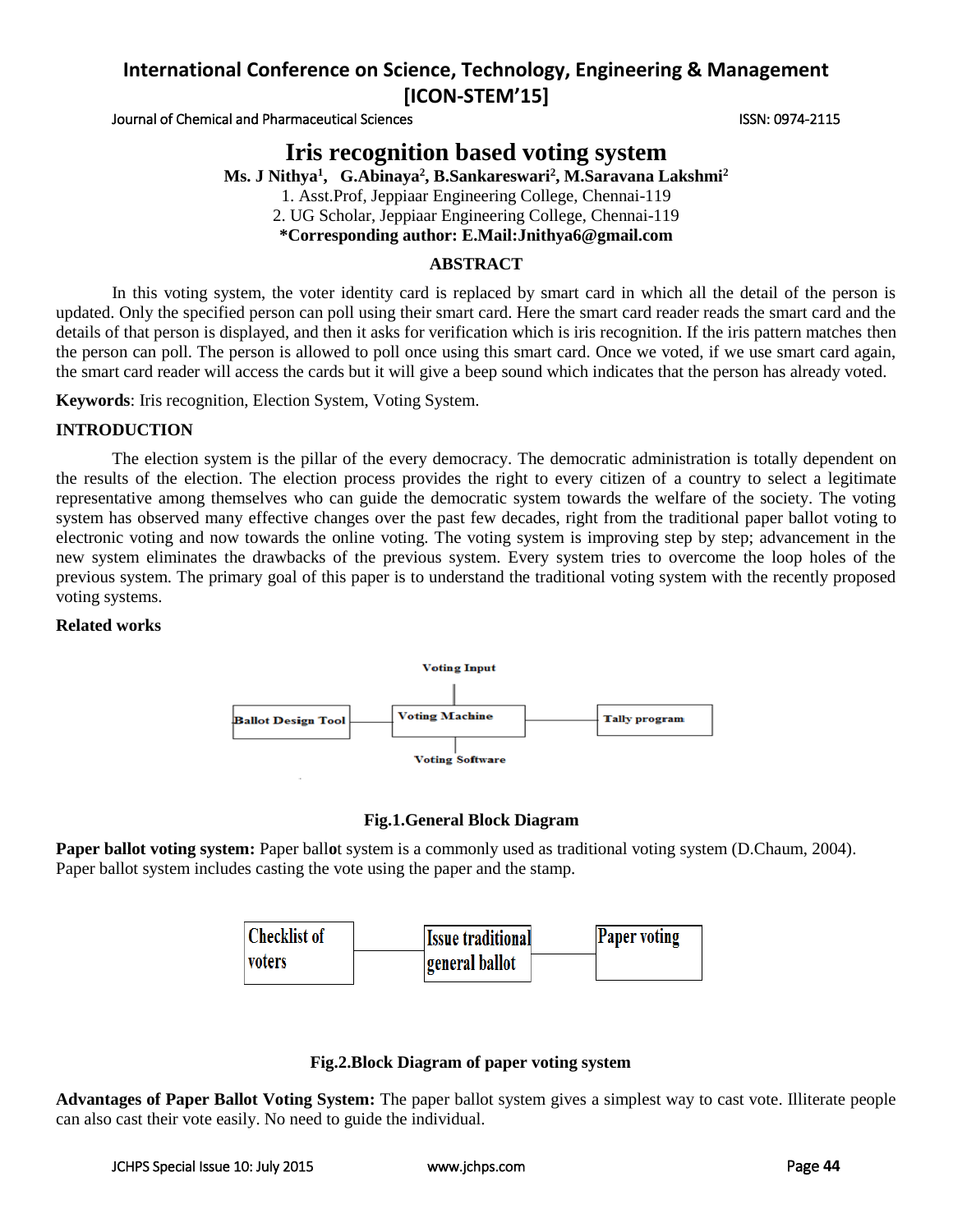### Journal of Chemical and Pharmaceutical Sciences ISSN: 0974-2115

### **Disadvantages of Paper Ballot Voting System:** This system is very much time consuming and slow.

**Electronic voting system:** An electronic voting system is a type of voting system which uses electronic ballot that would allow voters to broadcast their secret vote ballot to election officials over the internet (Robert Krimmeret et. al., 2008). With the prosperity of internet over the years, inventors start to make the use of electronic voting in order to make the voting process more convenient and to raise the participation of the civic (Tadayoshi Kohno et. al., 2004). From now on, engineers have repeatedly created new technology to improve the feasibility of electronic voting (Armen, C et. al., 2005).



### **Fig.3.Block Diagram of electronic voting system**

**Advantages of Electronic Voting System:** Once the voting time is over, the system can immediately calculate the result of the election. It is faster than the traditional ballot counting method used in traditional voting system.

**Disadvantages of Electronic Voting System:** The security issue is the main concern of the electronic voting system

**GSM based voting machine:** There are two modes of voting in this type of voting system. One is normal mode and another one is security mode. In normal mode, the person in the local area is only allowed to vote. In security based, the person in the all over the world is allowed to vote.



**Fig.4.Block Diagram of GSM based voting system**

**Online voting system:** Online Voting System (Craig James British Columbia, 2003) is the latest electronic voting system introduced. In which the voted ballot is transmitted over the public internet through web browser (Armen, C. et. al., 2005). The voter can directly vote online from anywhere in the world. Security is the major issue in the Online Voting System. It is very efficient and portable.

**Advantages of Online Voting System:** It is very much portable system as the system works on internet only the internet supporting device is required. It is very fast as compare to traditional paper ballot voting system.

**Disadvantages of Online Voting System:** The designing phase of this system is highly complex. The whole system operates over the internet which makes the system more susceptible to online threats so the security issue is the main concern of this system. This system is very much costlier than other systems.

**Finger print voting system:** In this Electronic voting Machine is designed by using finger print identification method. Here voter thumb impressions are used for identifying the voters. During voting when voter keeps his/her thumb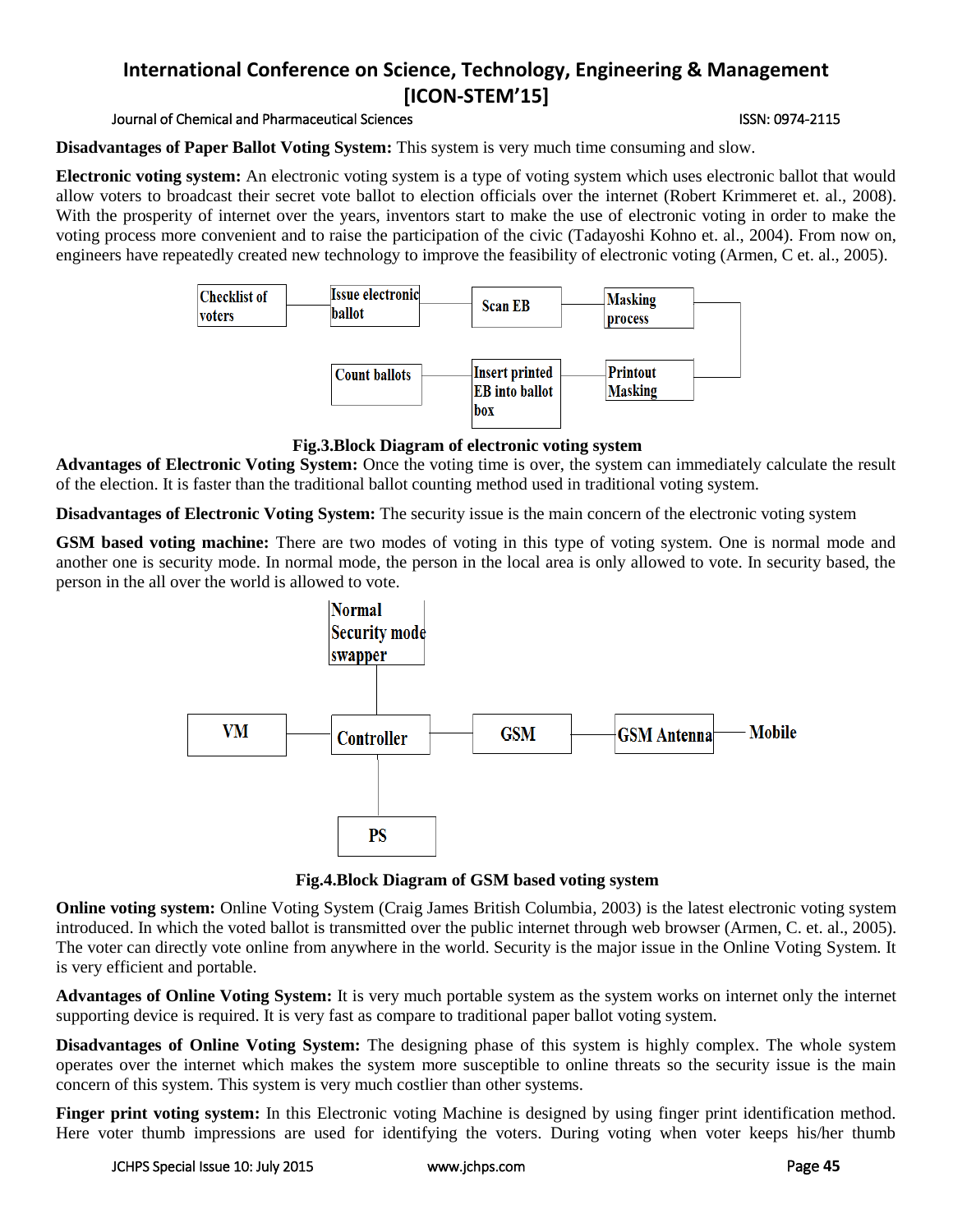### Journal of Chemical and Pharmaceutical Sciences ISSN: 0974-2115

impression in the scanner, the system will check whether it matches with pre stored impression in the database. If it matches then system will allow the voter to poll his vote and otherwise prevent the voter from polling.

**Advantage:** Providing the preventive measures system for voting. It completely rules out the chance of invalid votes. It use results in reduction of polling time. Provide easy and accurate counting without any mischief at the counting center.

**Disadvantage:** One can easily change the thumb impression of other. The personal detail of the voter doesn't verifying in this system other than finger print.

#### **Proposed system Block diagram &transmitter section**



**Fig.5.Block diagram of Transmitter Section**



**Fi.6.Block diagram of Receiver Section**

The iris image of each person is the input to PC. In PC the iris image is compared with existing image. If the image is matched, the computer sends the command the person is valid to the micro controller and displayed. If it not matched, it gives an alarm and display an error message. If anyone tries to poll their vote beyond the time limit, system will be blocked.

**Iris recognition:** Iris recognition is a method of biometric authentication that uses pattern recognition techniques based on high resolution images of the irises of an individual's eye. An automatic segmentation algorithm based on the circular Hough transform is employed by (*C. Tisse* et. al., 2002).

**Iris features extraction:** Texture is that innate property of all surfaces that describes visual patterns, each having properties of homogeneity. It contains important information about the structural arrangement of the surface, such as; clouds, leaves, bricks, fabric, etc. It also describes the relationship of the surface to the surrounding environment. In short, it is a feature that describes the distinctive physical composition of a surface (*Dolly Choudhary* et. al., 2012).

Texture properties include: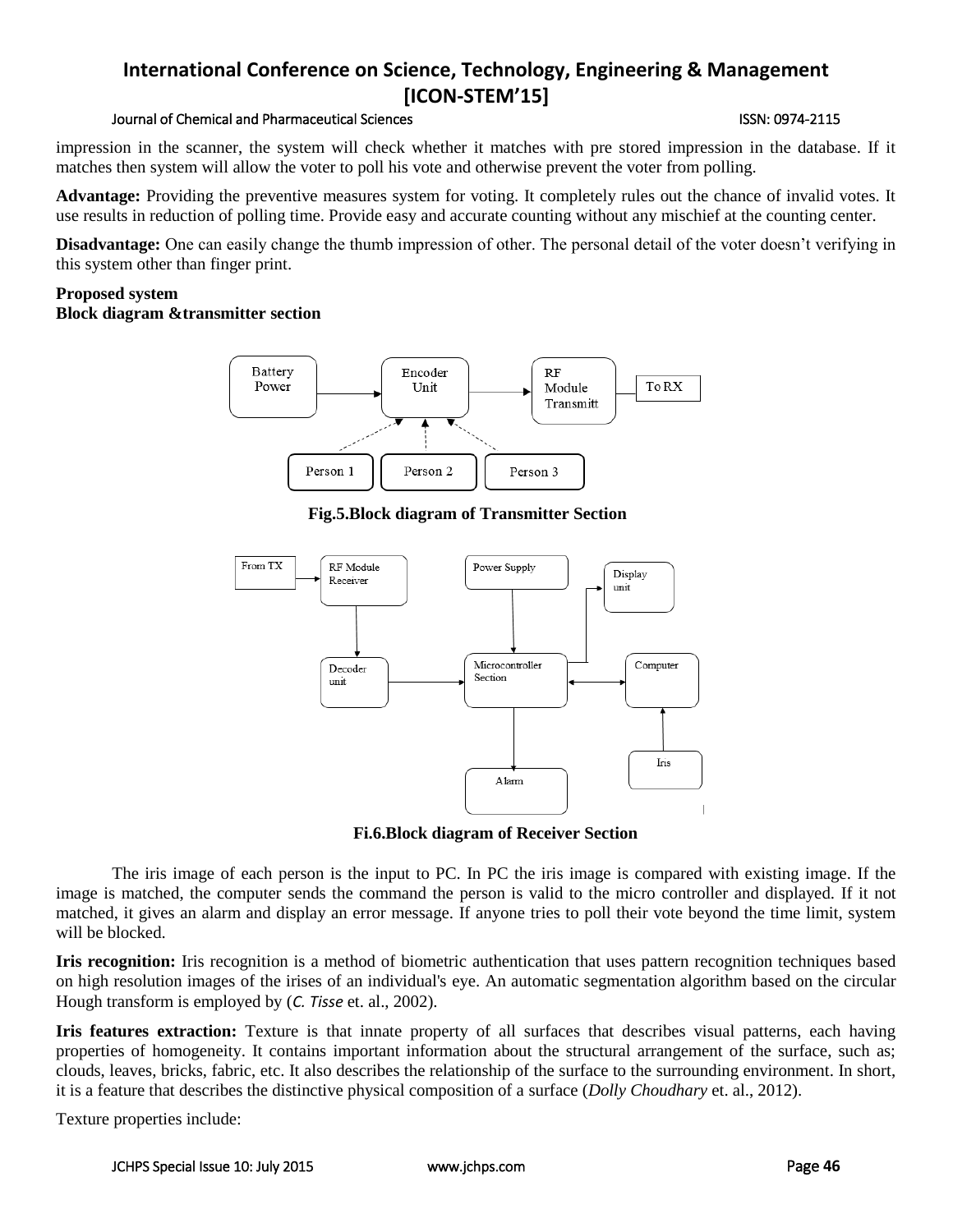## Journal of Chemical and Pharmaceutical Sciences **ISSN: 0974-2115** ISSN: 0974-2115

- Coarseness
- **Contrast**
- Directionality
- Line-likeness
- Regularity
- Roughness

Texture is one of the most important defining features of an image. It is characterized by the spatial distribution of gray levels in a neighborhood (*W. Kong* et. al., 2001). In order to capture the spatial dependence of gray-level values, which contribute to the perception of texture, a two-dimensional dependence texture analysis matrix is taken into consideration.





### **Fig.7.Iris Segmentation Fig.8.Normalization**



This two-dimensional matrix is obtained by decoding the image file; jpeg, bmp, etc



**Fig.9.Iris Extraction**

**Euclidean distance:** Euclidean distance measures the similarity between two different feature vectors using,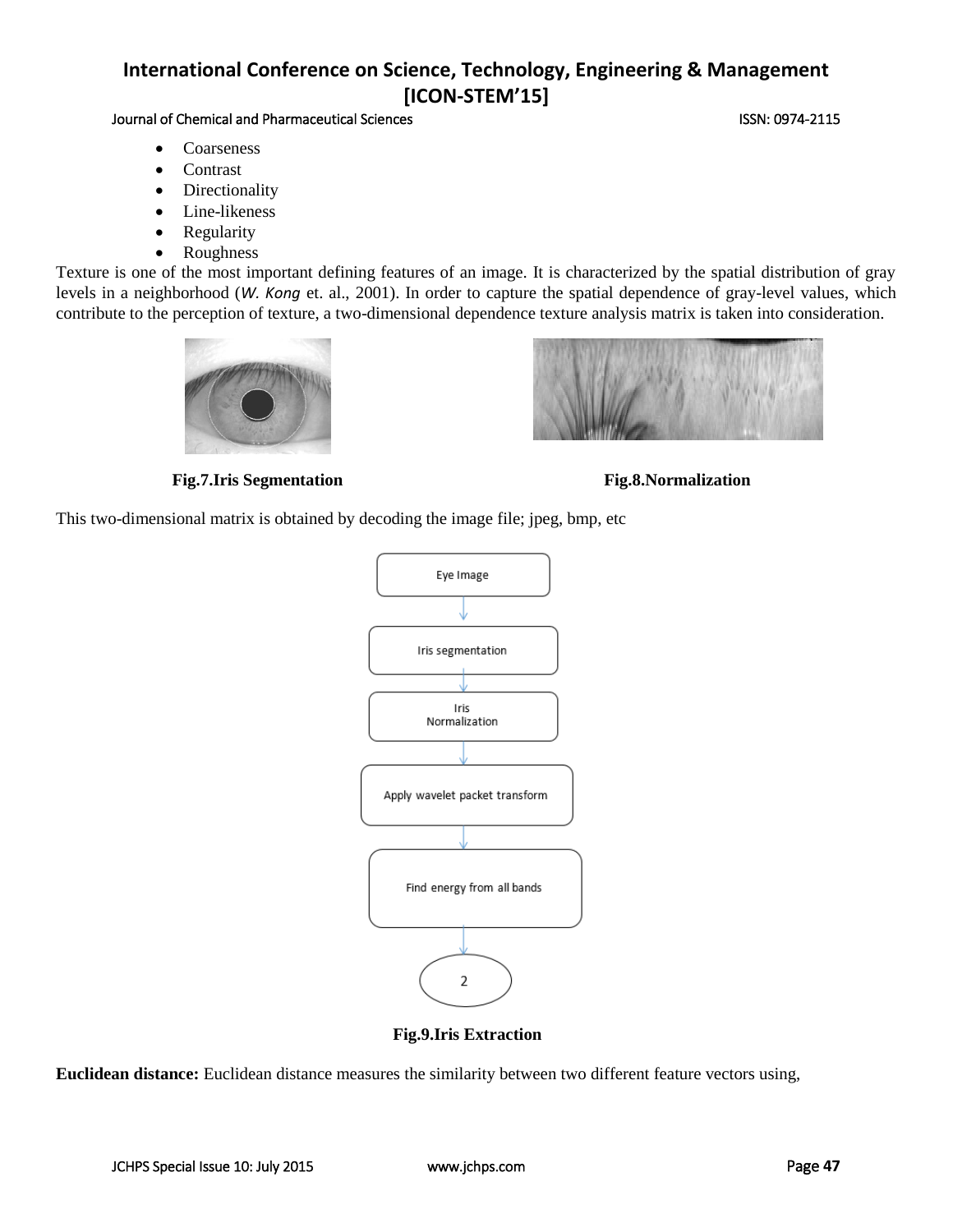Journal of Chemical and Pharmaceutical Sciences **ISSN: 0974-2115** ISSN: 0974-2115

$$
ED = \sqrt{\sum_{j=0}^{i} (FV_{1,j} - FV_{2,j})^{2}}
$$

Where J is the length of the feature vector, Fv is the feature vector for individual I. Each of the feature vectors is matched using Euclidean Distance with the remaining 999 feature vectors in the database. At recognition stage, features from input images are combined to form a common feature vector. Before matching process, the same features are extracted from available iris. The first level of recognition is to match the input features with database image features to identify the authorized person.

#### **Basic steps in iris recognition:**

**Step I:** Image acquisition deals with capturing sequence of iris images from the subject using cameras and sensors. These images should clearly show the entire eye especially iris and pupil part, and then some preprocessing operation may be applied to enhance the quality of image e.g. histogram equalization, filtering noise removal etc.

**STEP II:** The next step of iris recognition is to isolate the iris portion from the eye image, called segmentation. It is a technique required to isolate and exclude the artifacts as well as locating the circular iris region. The inner and the outer boundaries of the iris are calculated. Segmentation of iris depends on the quality of the eye.

**STEP III:** In third step segmented iris is normalized. The normalization process will produce iris regions, which have the same constant dimensions, so that two images of the same iris under different conditions will have characteristic features at the same spatial location. In order to provide accurate recognition of individuals, the most discriminating information present in an iris pattern must be extracted in the fourth step. Only the significant features of the iris must be encoded so that comparisons between templates can be made.

Once the features of iris are extracted we are required to match the iris template with the available in the database. The Hamming distance algorithm employed also incorporates noise masking, so that only significant bits are used in calculating the Hamming distance between two iris templates (Dolly Choudhary et. al., 2012).



**Fig.10.Human eye**

Matching process will be performed using Euclidean distance and search desired minimum value for identification. Iris is fused then compared with database image feature vectors and its recognized using Euclidean or Hamming distance. If this module is completed successfully then person information which contains person authentication will be matched with extracted data from already hidden image for security

#### **RESULT**

The iris of the eye has been described as the ideal part of the human body for biometric identification for several reasons: It is an internal organ that is well protected against damage and wear by a highly transparent and the cornea. The iris is mostly flat, and its geometric configuration is only controlled by two complementary muscles that control the diameter of the pupil.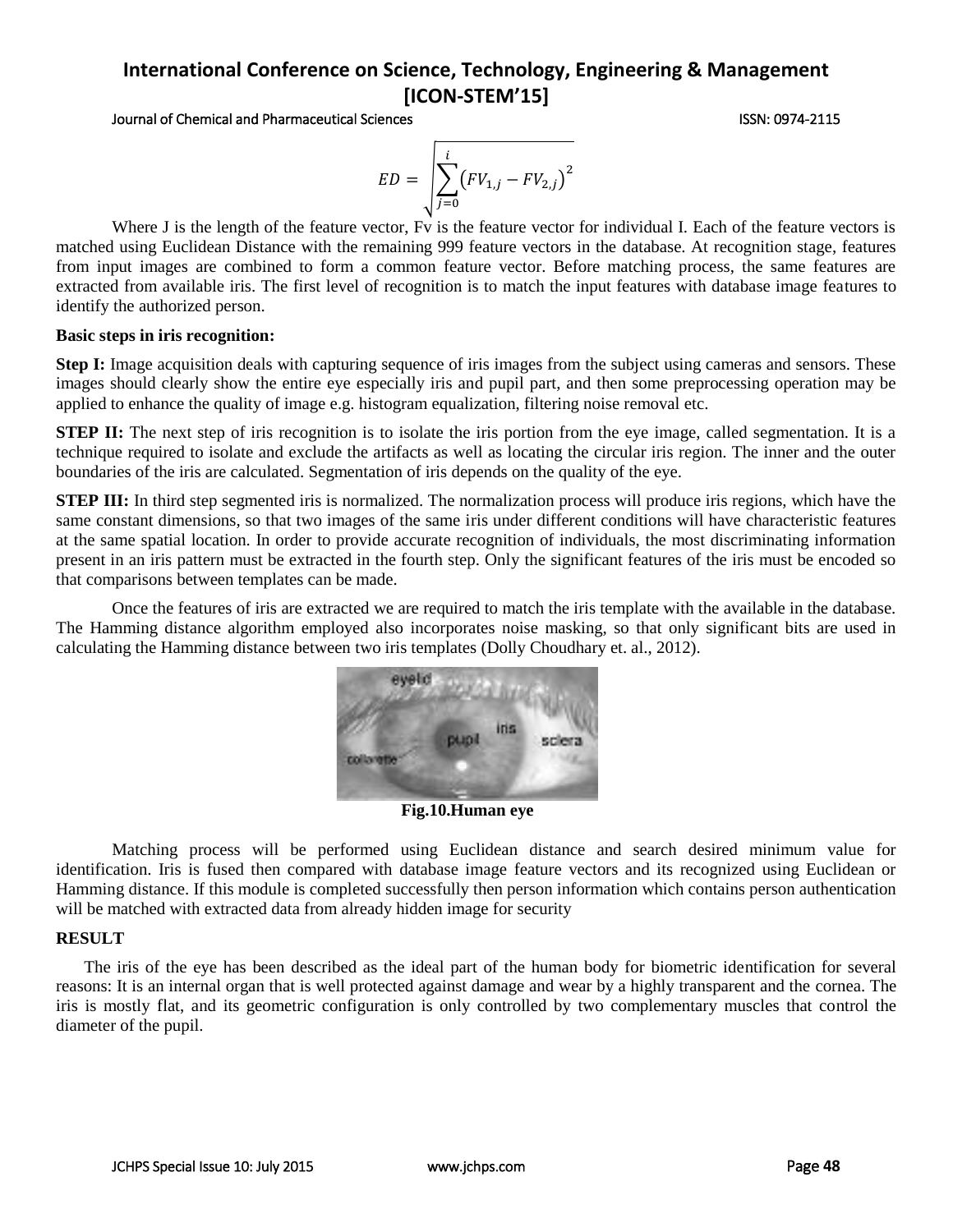Journal of Chemical and Pharmaceutical Sciences **ISSN: 0974-2115** ISSN: 0974-2115



**Fig.11.Matching Feature**

| the Life Tele Se Cel Testy Delsey Deliter To Compount<br>■ A 取込った19-33 - |                                                                                                                       |                                                |                          |       |
|--------------------------------------------------------------------------|-----------------------------------------------------------------------------------------------------------------------|------------------------------------------------|--------------------------|-------|
| $-10$ $+11$ $+12$                                                        |                                                                                                                       | A New IRIS Segmentation Method for Recognition |                          |       |
| function Vacargout = Irissegment (Va)                                    |                                                                                                                       |                                                |                          |       |
| A TRISSEDMENT M-file for inimergean                                      | <b>Input Image</b>                                                                                                    |                                                |                          |       |
| INISEDENT, by itself, creek                                              |                                                                                                                       |                                                |                          |       |
| singtenme".                                                              |                                                                                                                       |                                                |                          |       |
|                                                                          |                                                                                                                       |                                                |                          |       |
| il = 181916190007 returns the                                            |                                                                                                                       | Warning Dialog<br><b>Incomedia</b>             |                          |       |
| the extening singleton".                                                 |                                                                                                                       |                                                |                          |       |
|                                                                          |                                                                                                                       |                                                |                          |       |
| IRISHMENT: CALLBACK', hOpine<br>function names CALLEGGY in II            |                                                                                                                       | acalization Completed                          |                          |       |
|                                                                          |                                                                                                                       |                                                |                          |       |
| ERESSEDMENT   ' Prospecty', 'Valual                                      |                                                                                                                       | 06.1                                           |                          |       |
| esisting singleton*, Jiartie                                             |                                                                                                                       |                                                |                          |       |
| applied to the OOI before in                                             |                                                                                                                       |                                                |                          |       |
| utrecophised property assemi                                             |                                                                                                                       |                                                |                          |       |
| stop. All inputs are passed                                              | <b>STATE AND STATE OF A REPORT OF A STATE OF A REPORT OF A REPORT OF A REPORT OF A REPORT OF A REPORT OF A REPORT</b> |                                                |                          |       |
|                                                                          |                                                                                                                       |                                                |                          |       |
| *See GUI Optime on GUIDE's                                               | <b>Период</b>                                                                                                         |                                                | Input                    |       |
| instance to run (sungleton)*                                             |                                                                                                                       |                                                |                          |       |
|                                                                          | <b>IRIS Localization</b>                                                                                              |                                                | <b>IRIS Localization</b> |       |
| 4 See also: GUIDE, GUIDATA, GUIDANNE                                     |                                                                                                                       |                                                |                          |       |
| 4 Copyeight 2002-2003 The Hatoworks                                      | <b>IRIS Normalization</b>                                                                                             |                                                | IRUS Normalization       |       |
|                                                                          |                                                                                                                       |                                                |                          |       |
| 4 ESIL the shore test to modify the                                      | Infusion                                                                                                              |                                                | Inflasion                |       |
|                                                                          |                                                                                                                       |                                                |                          |       |
| 4 Last Hodified by GUIDE v2.5 21-9mg                                     | Feature Extraction                                                                                                    | <b>Matching</b>                                | Feature Extraction       |       |
|                                                                          |                                                                                                                       |                                                |                          |       |
| % Begin initialisation node - DO NOT                                     | Clear                                                                                                                 |                                                |                          | Clear |
| gui Singleton = 1:                                                       |                                                                                                                       |                                                |                          |       |
| gui State = structl'qui Hane',                                           |                                                                                                                       |                                                |                          |       |
|                                                                          | 'yui dingletow', gui fingleton,                                                                                       |                                                |                          |       |
|                                                                          |                                                                                                                       |                                                |                          |       |
| 'ou Openington', Sicileaegment Openington,                               | qui OutputFum', Birlesegment OutputFum,                                                                               |                                                |                          |       |

**Fig.12.Iris verification process**

 The normalized iris image is used to detect corners using covariance matrix. The detected corners between the database and query image are used to find cross correlation coefficient. If the number of correlation coefficients between the detected corners of the two images is greater than a threshold value then the candidate is accepted by the system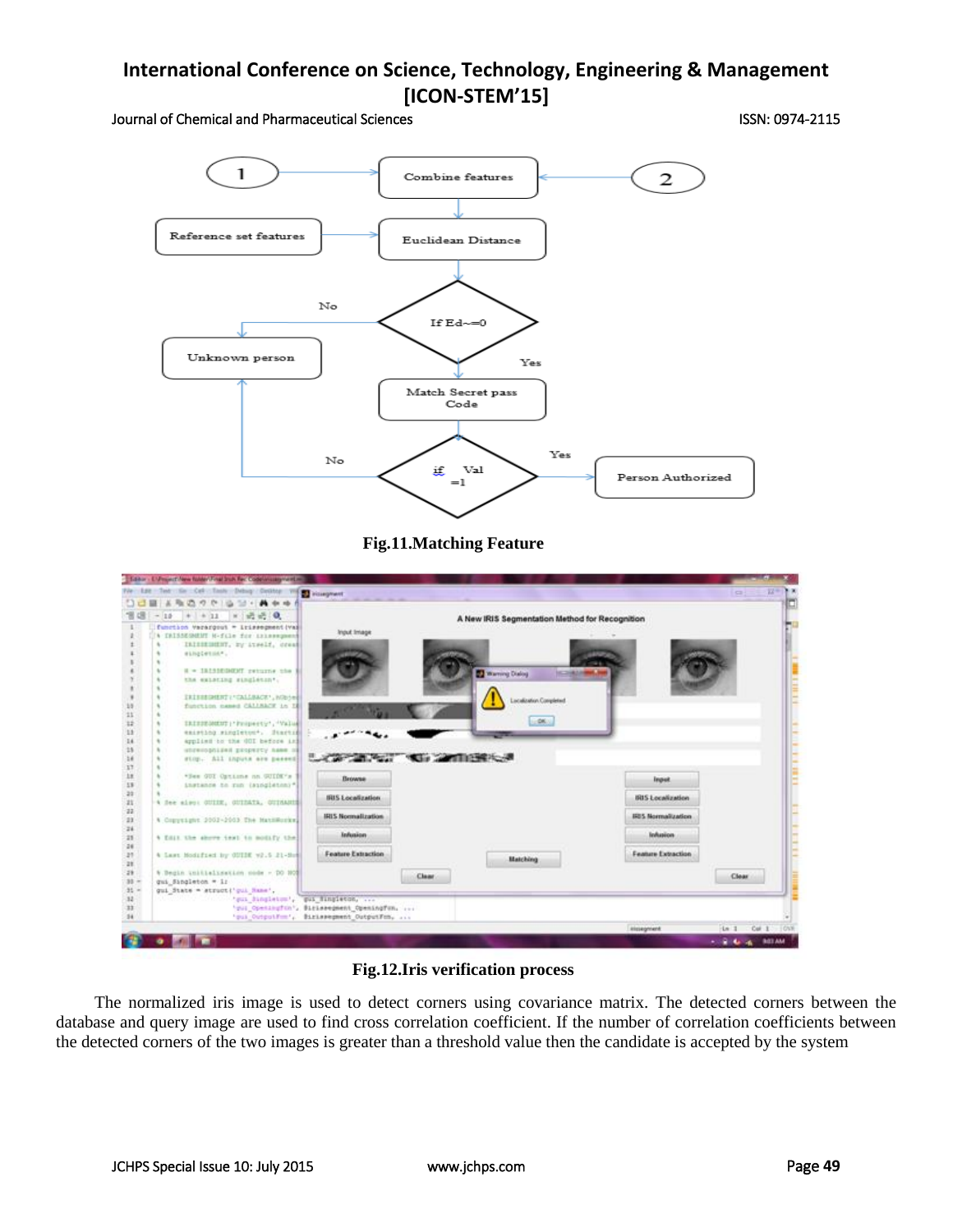Journal of Chemical and Pharmaceutical Sciences ISSN: 0974-2115

| w fire fact die dat Tools Debug Deuton W 1 vullegment |                                                                                        |                                                                                                                                                                                                                                      |                   | <b>ACTIVITY IS NOT</b>         |  |
|-------------------------------------------------------|----------------------------------------------------------------------------------------|--------------------------------------------------------------------------------------------------------------------------------------------------------------------------------------------------------------------------------------|-------------------|--------------------------------|--|
| メモモウク   山田一                                           |                                                                                        |                                                                                                                                                                                                                                      |                   |                                |  |
|                                                       |                                                                                        |                                                                                                                                                                                                                                      |                   |                                |  |
| $-10 + +11 + 12 = 0$                                  | A New IRIS Segmentation Method for Recognition                                         |                                                                                                                                                                                                                                      |                   |                                |  |
| function varangout = irisoegment (val)                | <b>Input Image</b>                                                                     |                                                                                                                                                                                                                                      |                   |                                |  |
| <b>\ IRISIEGHENT N-file for inissement</b>            |                                                                                        |                                                                                                                                                                                                                                      |                   |                                |  |
| IRISIDENT, by Hamif, creat                            |                                                                                        |                                                                                                                                                                                                                                      |                   |                                |  |
| singleton*.                                           |                                                                                        |                                                                                                                                                                                                                                      |                   |                                |  |
| it = ISISSECRET ceturns the l                         |                                                                                        |                                                                                                                                                                                                                                      |                   |                                |  |
| the existing singleton*.                              |                                                                                        |                                                                                                                                                                                                                                      |                   |                                |  |
|                                                       |                                                                                        |                                                                                                                                                                                                                                      |                   |                                |  |
| INISSEDENT ("CALLBACK", hospie-                       |                                                                                        |                                                                                                                                                                                                                                      |                   |                                |  |
| function named CALLBACK in I                          |                                                                                        |                                                                                                                                                                                                                                      |                   |                                |  |
|                                                       |                                                                                        |                                                                                                                                                                                                                                      |                   |                                |  |
| INISSEQUENT ('Froperty', 'Value                       |                                                                                        |                                                                                                                                                                                                                                      |                   |                                |  |
| existing singleton*. Startil                          |                                                                                        |                                                                                                                                                                                                                                      |                   |                                |  |
| epplied to the OUI before in                          |                                                                                        |                                                                                                                                                                                                                                      |                   |                                |  |
| unrecognized property nese of                         |                                                                                        | <b>Contract Contract Contract Contract Contract Contract Contract Contract Contract Contract Contract Contract Contract Contract Contract Contract Contract Contract Contract Contract Contract Contract Contract Contract Contr</b> |                   | <b>A STATE AND A STREET AS</b> |  |
| stop. All inputs are passed                           |                                                                                        |                                                                                                                                                                                                                                      |                   |                                |  |
|                                                       |                                                                                        |                                                                                                                                                                                                                                      |                   |                                |  |
|                                                       |                                                                                        |                                                                                                                                                                                                                                      |                   |                                |  |
| "See GUI Optima on GUIDE's                            | <b>Browse</b>                                                                          |                                                                                                                                                                                                                                      |                   | <b>Input</b>                   |  |
| instance to run (singleton)?                          |                                                                                        |                                                                                                                                                                                                                                      |                   |                                |  |
| % See also: SUIDE, SUIDATA, SUINANT                   | <b>IRIS Localization</b>                                                               | <b>HAMMING DISTANCE=0 SUBJECT IS</b>                                                                                                                                                                                                 |                   | <b>IRIS Localization</b>       |  |
|                                                       |                                                                                        | <b>AUTHENTICATED!</b>                                                                                                                                                                                                                |                   |                                |  |
| * Copyright 2002-2003 The MathWorks                   | <b>IRIS Normalization</b>                                                              |                                                                                                                                                                                                                                      |                   | <b>IRIS Normalization</b>      |  |
|                                                       |                                                                                        |                                                                                                                                                                                                                                      |                   |                                |  |
| % fint the shows text to modify the                   | <b>Infusion</b>                                                                        |                                                                                                                                                                                                                                      |                   | Infusion                       |  |
|                                                       |                                                                                        |                                                                                                                                                                                                                                      |                   |                                |  |
| % Last Hodified by GUIDE v2.8 21-Som                  | Feature Extraction                                                                     | Matching                                                                                                                                                                                                                             |                   | Feature Extraction             |  |
|                                                       |                                                                                        |                                                                                                                                                                                                                                      |                   |                                |  |
| 4 Begin initialization code - DO NOT                  |                                                                                        | Clear                                                                                                                                                                                                                                |                   | Clear                          |  |
| gui Singleton = 1:                                    |                                                                                        |                                                                                                                                                                                                                                      |                   |                                |  |
| gui State = struct ('gui Hane',                       |                                                                                        |                                                                                                                                                                                                                                      |                   |                                |  |
| 'qui fingleton', west singleton, over                 |                                                                                        |                                                                                                                                                                                                                                      |                   |                                |  |
|                                                       | 'qui Openingfun', Bizissegment Openingfun,<br>'gui OutputFon', Birissegment OutputFon, |                                                                                                                                                                                                                                      |                   |                                |  |
|                                                       |                                                                                        |                                                                                                                                                                                                                                      | <i>Vissegment</i> | Ln 15 Cal 36 OVI               |  |

**Fig.13.Authentication**

 The iris image of each person is the input to PC. In PC the iris image is compared with existing image. If the image is matched, the computer sends the command the person is valid to the micro controller and displayed. If anyone tries to poll their vote beyond the time limit, system will be blocked. The iris pattern of the person is matched with the existing image which is calculated by the hamming distance if the hamming distance is equal to zero then the person is authorized to cast their vote, this was shown in the display as the person was authenticated.



### **Fig.14.Unathentication**

If the person iris pattern is not matched with the existing image, the hamming distance window is not equal to zero then the person is unauthorized to cast their vote, so the person is not authenticated.